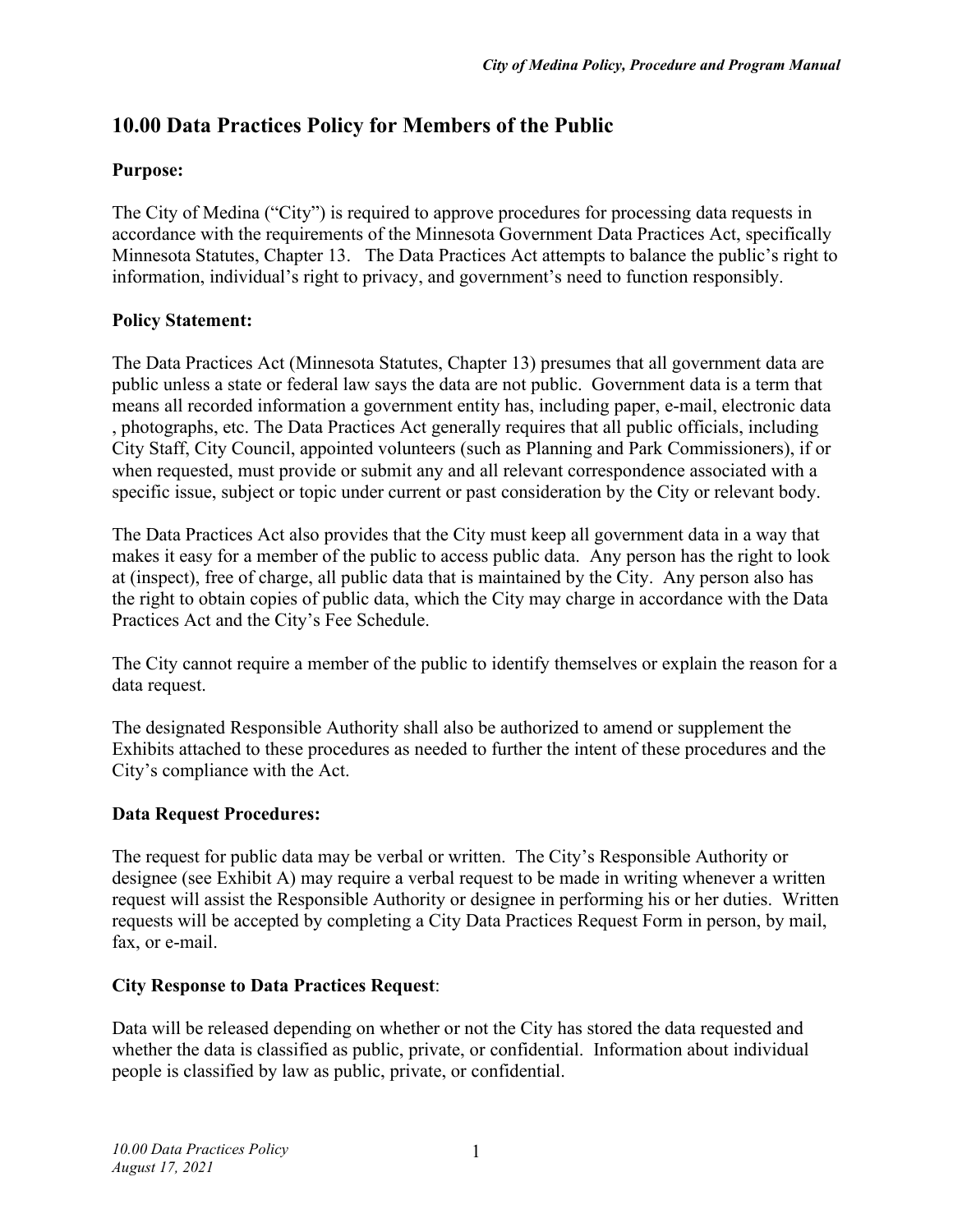**Timing**. Requests will be received and processed only at Medina City Hall or the Police and Public Works Facility during normal business hours. If copies cannot be made at the time of the request, copies must be supplied as soon as reasonably possible. Whenever possible, the Responsible Authority or designee will immediately allow the person to inspect the public data. Where providing immediate copies would unreasonably interfere with the efficient performance of the City's operations, the Responsible Authority or designee may require that the requesting person make an appointment or return at a later time to inspect or to pick up copies of the requested data. When public data on individuals is requested by the individual data subject and an immediate response is not possible, the Responsible Authority or designee will provide the data within ten days of the date of the request, excluding Saturdays, Sundays and legal holidays.

**Form of Copies**. The City is not required to provide data in a format or program that is different from the format or program in which the City maintains the data. Where public data is maintained in a computer storage medium, the Responsible Authority or designee shall provide copies of the public data in electronic form upon request, provided a copy can reasonably be made in that form. The City may charge a fee for the actual cost of providing the copy.

**Fees**. Anyone may inspect or view public data for any reason without charge. Fees may be charged only if the requesting person asks for a copy or electronic transmittal of the data. Fees will be charged according to the City's current fee schedule, or as indicated below, and may not include time necessary to separate public from non-public data.

- The City will not charge for copies if the cost is less than \$5.00.
- The City will not charge for employee time to search data, retrieve data, making copies (hard copy or electronic) if the actual time is less than five (5) minutes.

**Denial of Access**. If the Responsible Authority or designee determines that the requested data is not accessible to the requesting party, the Responsible Authority or designee must inform the requesting party orally at the time of the request or in writing as soon after that as reasonably possible. The Responsible Authority or designee must give the specific legal authority, including statutory section, for withholding the data. The Responsible Authority or designee must place an oral denial in writing upon request. This must also include the specific legal authority for the denial.

# **Requests for Summary Data:**

Summary data are statistical records or reports that are prepared by removing all identifiers from private or confidential data on individuals. The preparation of summary data is not a means to gain access to private or confidential data. The City will prepare summary data if a City Data Practices Request Form is completed. The City will charge a fee in accordance with the City's Fee Schedule for creating the summary data. The City will respond within ten business days with the data or details of when the data will be ready and how much the City will charge.

*Approval: City Council approved on 3/17/2009; Amended on: October 6, 2015, August 17, 2021.*